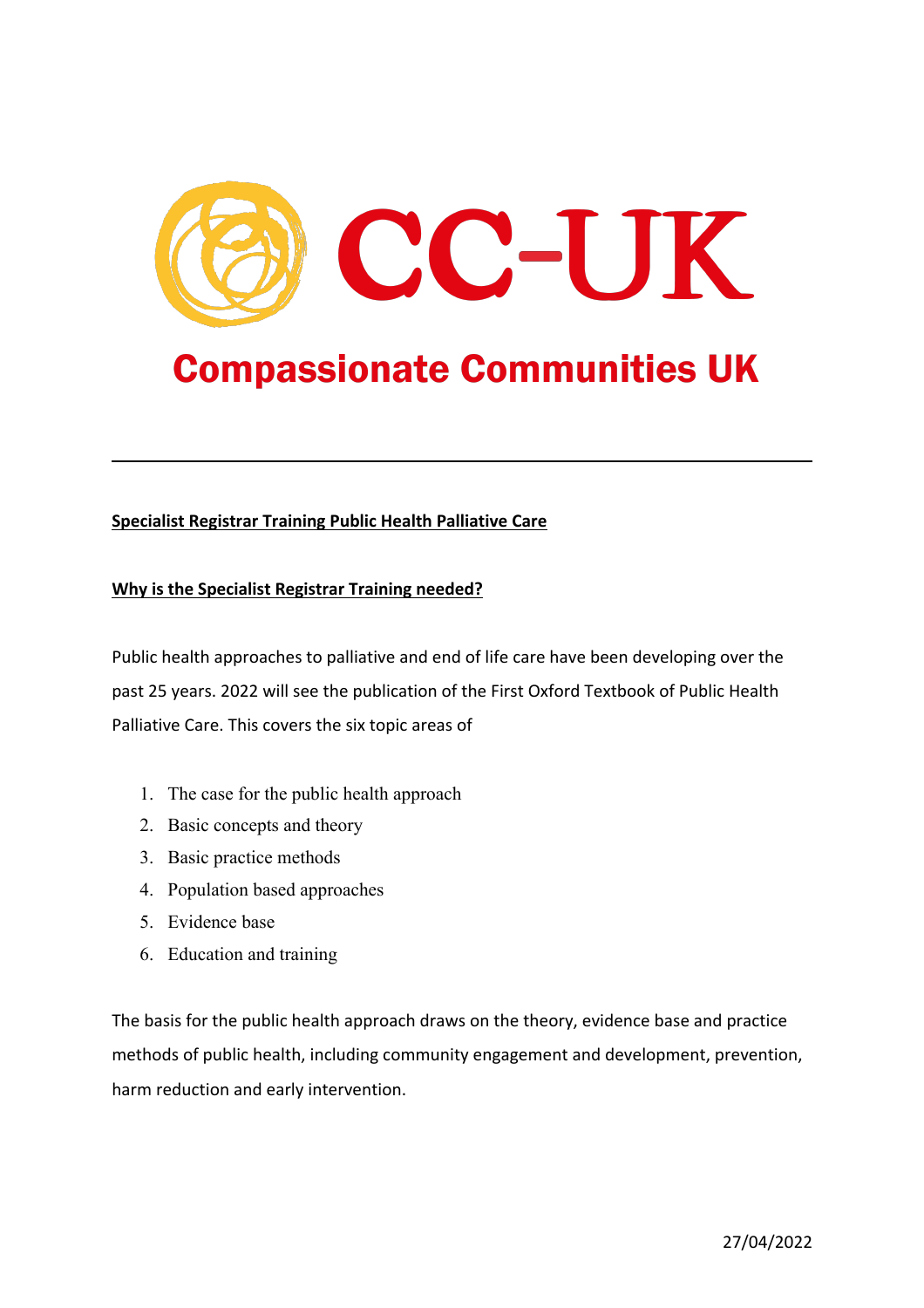With the increasing relevance of its application, the training curriculum for Specialist Registrars in palliative care in the UK now includes the public health approach, woven into a number of different aspects of training. In order to help trainees meet the learning requirements of the curriculum, Compassionate Communities UK has developed an educational module covering all the required areas.

#### **What does the training involve?**

#### **Broad learning outcome for trainees**

Understand the theoretical basis for public health palliative care and be able to utilise these principles in clinical practice.

#### **Descriptors**

- 1. Develop a theoretical basis of the history and practice of public health palliative care
- 2. Apply the principles of public health palliative care in clinical practice
- 3. Understand the context of death, dying, loss and care giving as a social experience which has medical aspects
- 4. Understand that death, dying, loss and care giving has positive outcomes in addition to sadness and loss.
- 5. Understand that a population based approach gives a different perspective to service provision, particularly where access to services is unequal.
- 6. Be able to plan services which provide equity of access.

#### **Specialist Registrar training will have 3 different delivery modes.**

- 1. There will be a training day, delivered in person if possible
- 2. A series of four 1 hour lectures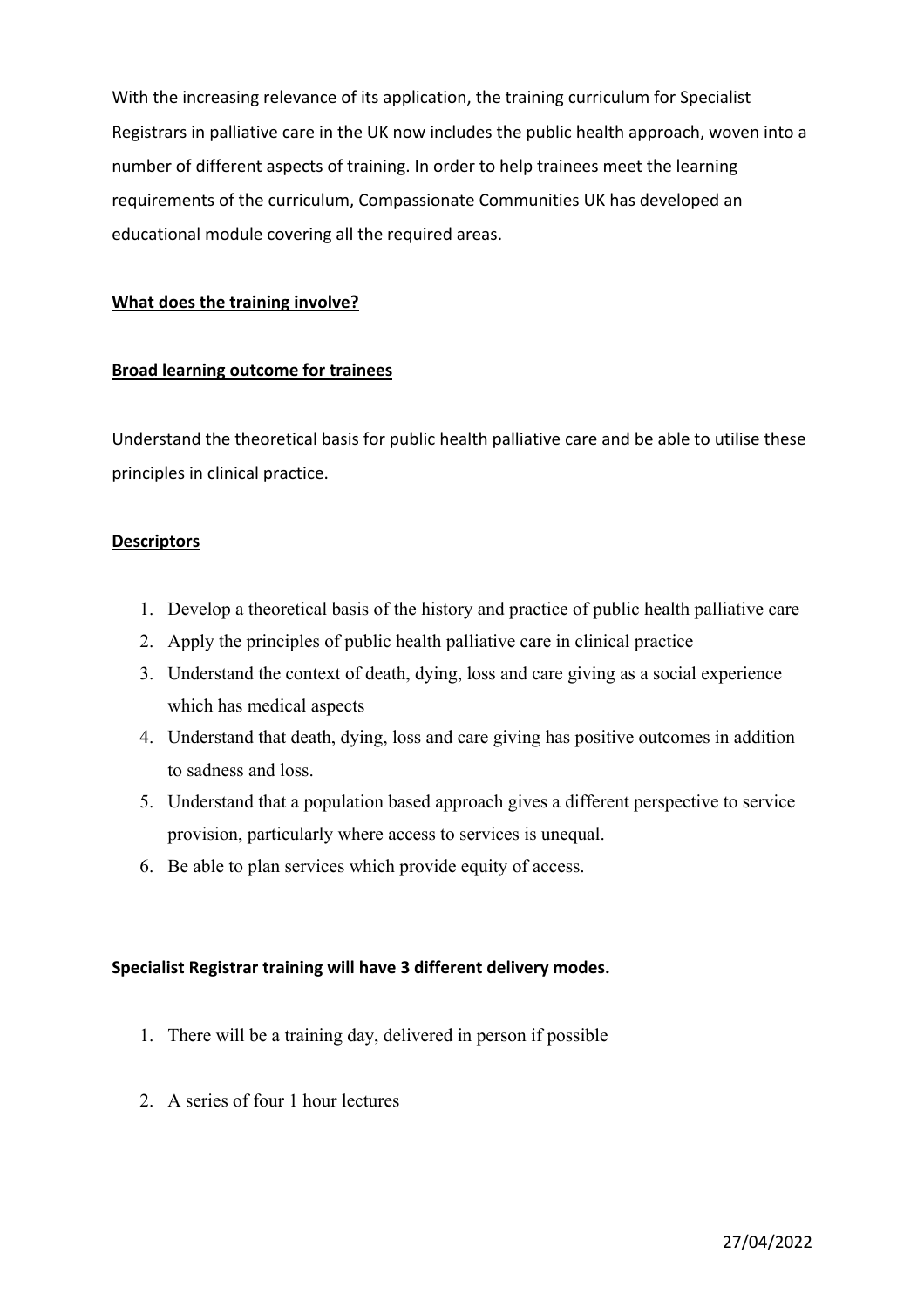3. The practice and application of clinical skills that will be reviewed as part of a group 2 hour workshop, delivered either online or in person.

### **Training day format**

5 lectures, 40 minutes of lecture and 20 minutes of discussion

- 1. Community, circles of care, relationships and health
- 2. Health promotion, harm reduction, early intervention
- 3. Compassionate City Charter
- 4. Positive and negative outcomes
- 5. Clinical compassionate community skills

#### **Lecture series**

- 1. Vulnerable groups and equity
- 2. Bereavement
- 3. Service redesign
- 4. Research methods

2 hour Workshop on compassionate community skills to discuss experiences and outcomes of putting them into the clinical setting.

#### **Who delivers the training?**

**Professor Allan Kellehear** – Clinical Professor, University of Vermont, USA **Dr Julian Abel** – Director, Compassionate Communities UK **Dr Libby Sallnow**, Consultant in Palliative Medicine, Camden, Islington ELiPSe and UCLH & HCA Palliative Care Service **Dr Joseph Sawyer**, SpR Palliative Care and PhD candidate, UCLH **Dr Kerrie Noonan**, Director, Death Literacy Institute, Australia